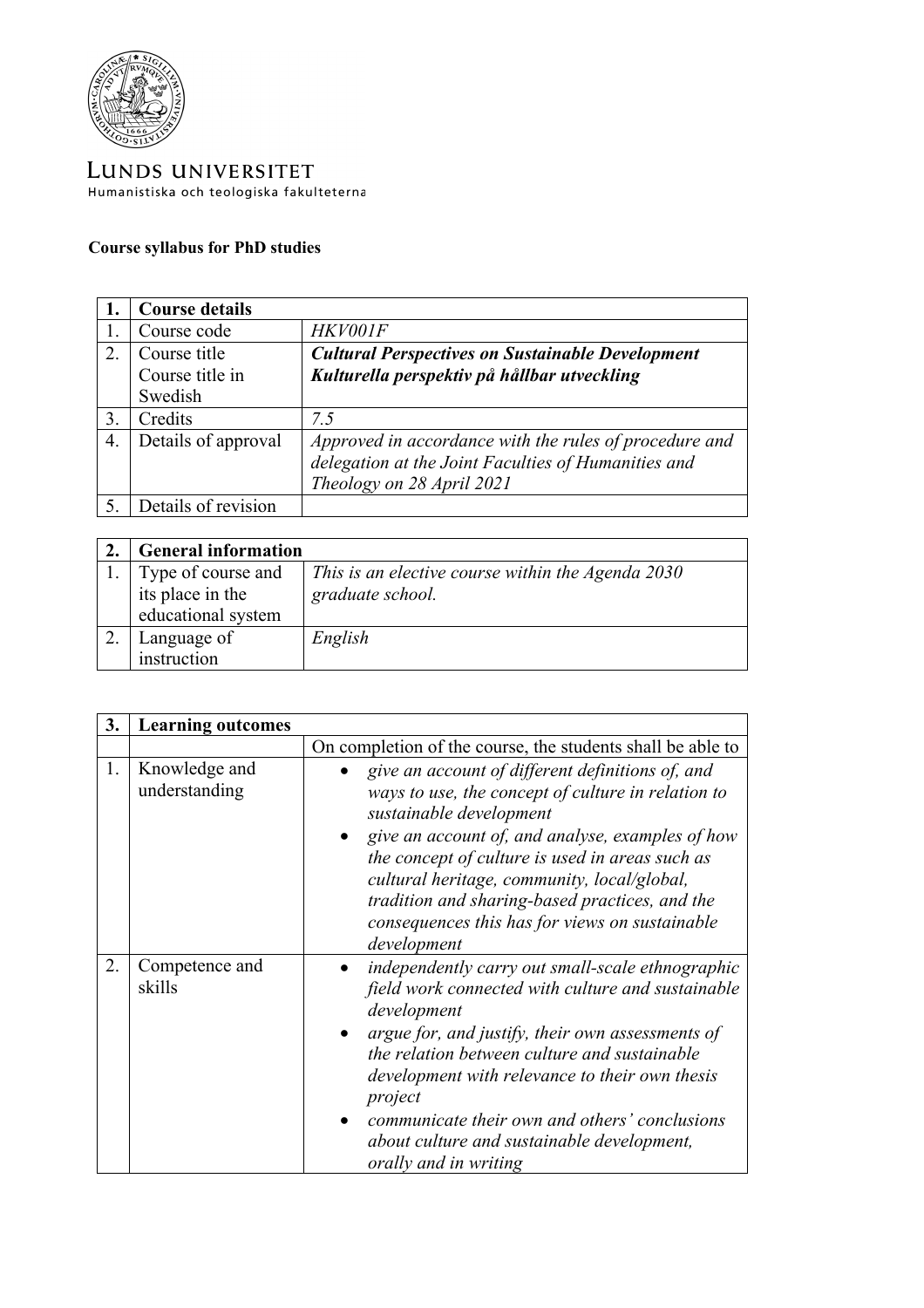| Judgement and<br>approach | critically reflect on conflicting goals between<br>cultural, economic and ecological aspects of<br>sustainable development and the ethical<br>problems these raise<br>analyse and evaluate on a scientific basis various<br>stakeholders' inputs in the discussion about<br>culture and sustainable development |
|---------------------------|-----------------------------------------------------------------------------------------------------------------------------------------------------------------------------------------------------------------------------------------------------------------------------------------------------------------|

| 4. | <b>Course content</b> |                                                                                                                        |
|----|-----------------------|------------------------------------------------------------------------------------------------------------------------|
| 1. | Brief description of  | The course aims to discuss and review what cultural                                                                    |
|    | the course and its    | perspectives on sustainable development can mean.                                                                      |
|    | content including     | Various definitions of, and approaches to, the word                                                                    |
|    | details of any sub-   | culture in sustainable development-related work at                                                                     |
|    | divisions             | different levels are covered.                                                                                          |
|    |                       | Theories about culture that offer explanations of how, for                                                             |
|    |                       | example, communities are formed, how local knowledge                                                                   |
|    |                       | is utilised, how resources are shared and how both                                                                     |
|    |                       | tangible and intangible cultural heritage is maintained                                                                |
|    |                       | and developed, are discussed based on the implications                                                                 |
|    |                       | this has for sustainable development.                                                                                  |
|    |                       | The course offers considerable scope for work using                                                                    |
|    |                       | ethnographic methods and theories that can be applied in                                                               |
|    |                       | the student's own thesis project. The course includes                                                                  |
|    |                       | conducting an independent analysis of cultural aspects of                                                              |
|    |                       | the problems and issues that are the starting point for the                                                            |
|    |                       | student's thesis project.                                                                                              |
|    |                       | The course is interdisciplinary and includes lectures from<br>the following faculties: Humanities, Social Sciences and |
|    |                       | Engineering, as well as visiting lecturers. The course's                                                               |
|    |                       | issues are relevant to several of the Global Goals,                                                                    |
|    |                       | including goal 5 (gender equality), 8 (decent work and                                                                 |
|    |                       | economic growth), 10 (reduced inequalities), 11                                                                        |
|    |                       | (sustainable cities and communities) and 12 (responsible                                                               |
|    |                       | consumption and production).                                                                                           |
|    |                       |                                                                                                                        |
|    |                       |                                                                                                                        |